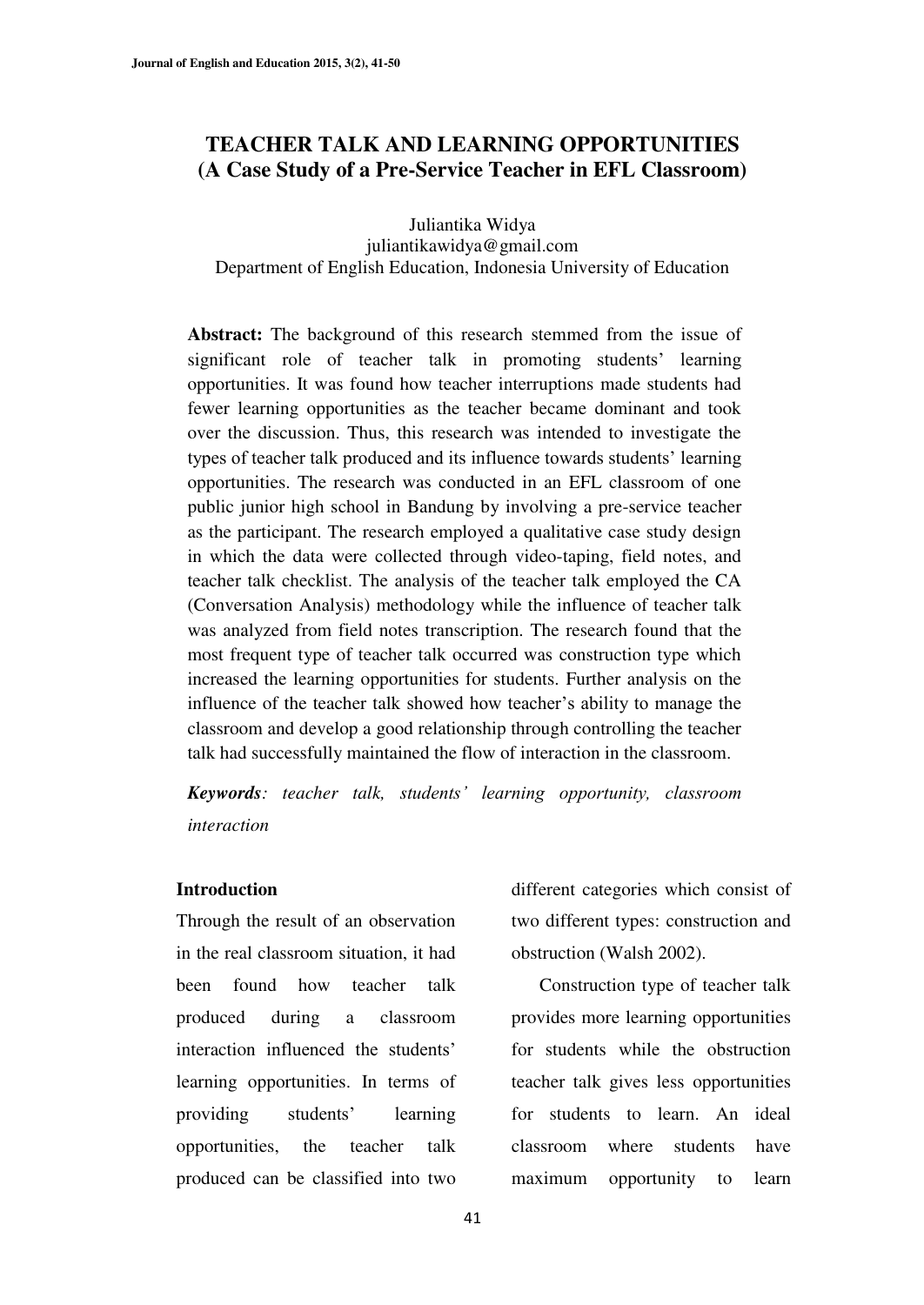requires a teacher who can control their language use in the classroom. Teacher should be able to intertwine the language use and learning goal, so the learning opportunities can be facilitated (Walsh, 2002). Concerning on how teacher talk and learning opportunities serve as crucial part of the learning process in an EFL classroom, two research questions have been formulated as follows.

- a. What are types of teacher talk produced in the classroom?
- b. To what extent does the teacher talk influence students' learning opportunities?

# **Literature Review**

x **Classroom Discourse** 

Discourse can be seen from many perspectives, thus it is not easy to define it in particular definition (Suherdi, 2010). Many other experts also tried to define discourse. For example, Phillips & Jorgensen

> Discourse is about knowledge and community. It maintains the degree of openness and flexibility in relation to its meaning. The value of discourse is similar to culture as it can be called as a heuristic

tool in which the value is likely to be lost if we try to pin the meaning of the term down too precisely (2002).

 In addition to that, Suherdi (2010) narrowed down the definition of discourse as classroom discourse into a more specific one; the realization of social interaction which in this case is the classroom interaction. Classroom interaction between teacher and students which is happened through dialogue or conversation has been highlighted by Stubbs (1976) as the major part of educational process. Apart from revealing power by which intricacy of meaning that is hidden behind teaching practices is readily understandable, classroom discourse analysis also allows easier ways to identify and interpret the teachers' choice of language varieties and learning content in a teaching endeavor with its level of accuracy (Suherdi, 2010). Meanwhile, the definition of context can be described as any elements that accompany text (Emilia, 2005). So, it can be said that any interaction in an EFL classroom is seen as a social context in its own right, worthy of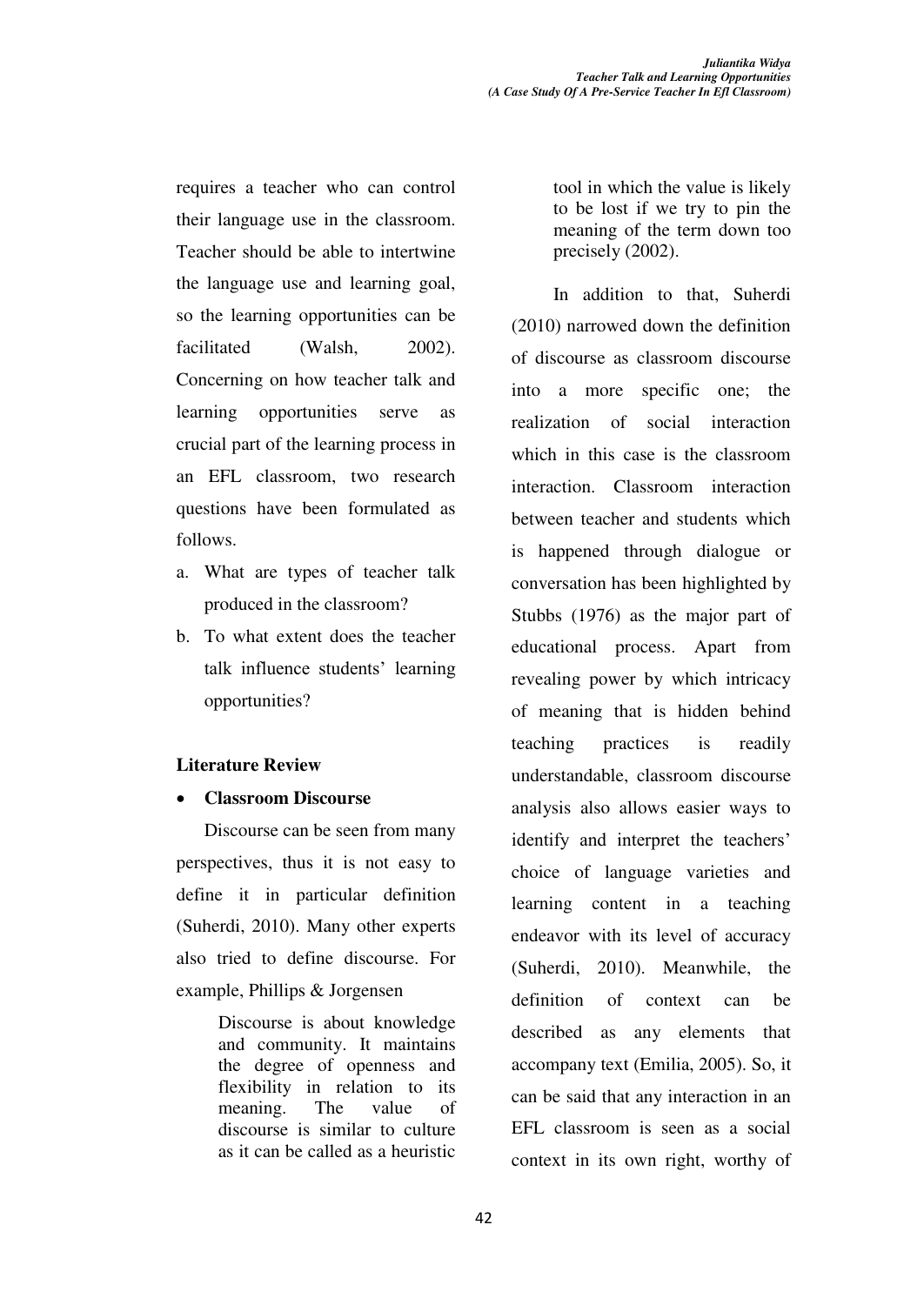study and scrutiny, but not by comparing it to other context (Walsh, 2002).

# **•** Teacher Talk

Teacher has the authority to control what goes on in the classroom through their language use (Johnson, 1995, p 9 in Walsh, 2002, p 5). In relation with learning opportunities, more detailed classification of teacher talk which occurs in the classroom interaction between teacher and students can be classified as construction and obstruction (Walsh, 2002). More descriptions on each category of teacher talk are as follows.

### *a. Direct error correction*

Teacher uses direct approach in correcting errors which results in the far less time-consuming.

### *b. Content feedback*

Teacher reacts to comments from students by making use of humor. Teacher tries to use the conversational language, so the genuine communication can be more conducive.

#### *c. Checking for confirmation*

Teacher does not satisfy with the first contribution given by the students. Teacher usually negotiates the answer given.

# *d. Extended wait-time*

Teacher allowed more time for students to formulate their answer or responses.

### *e. Scaffolding*

Teacher intervenes and fills in the missing language. Teacher should be able to listen actively and make economical use of language. Teacher only gives language support when it is necessary.

# *f. Turn completion*

Teacher completes the student turn. Teacher takes over the language that should have produced by the students.

### *g. Teacher echo*

Teacher gives immediate feedback which makes students lose the thread of what they were saying. Mostly, teacher repeats students' answers unnecessarily.

### *h. Teacher interruptions*

Teacher does not give time for students to comprehend what they want to say. Teacher does not give opportunity for students to response.

# x **Teacher Talk and Learning Opportunities**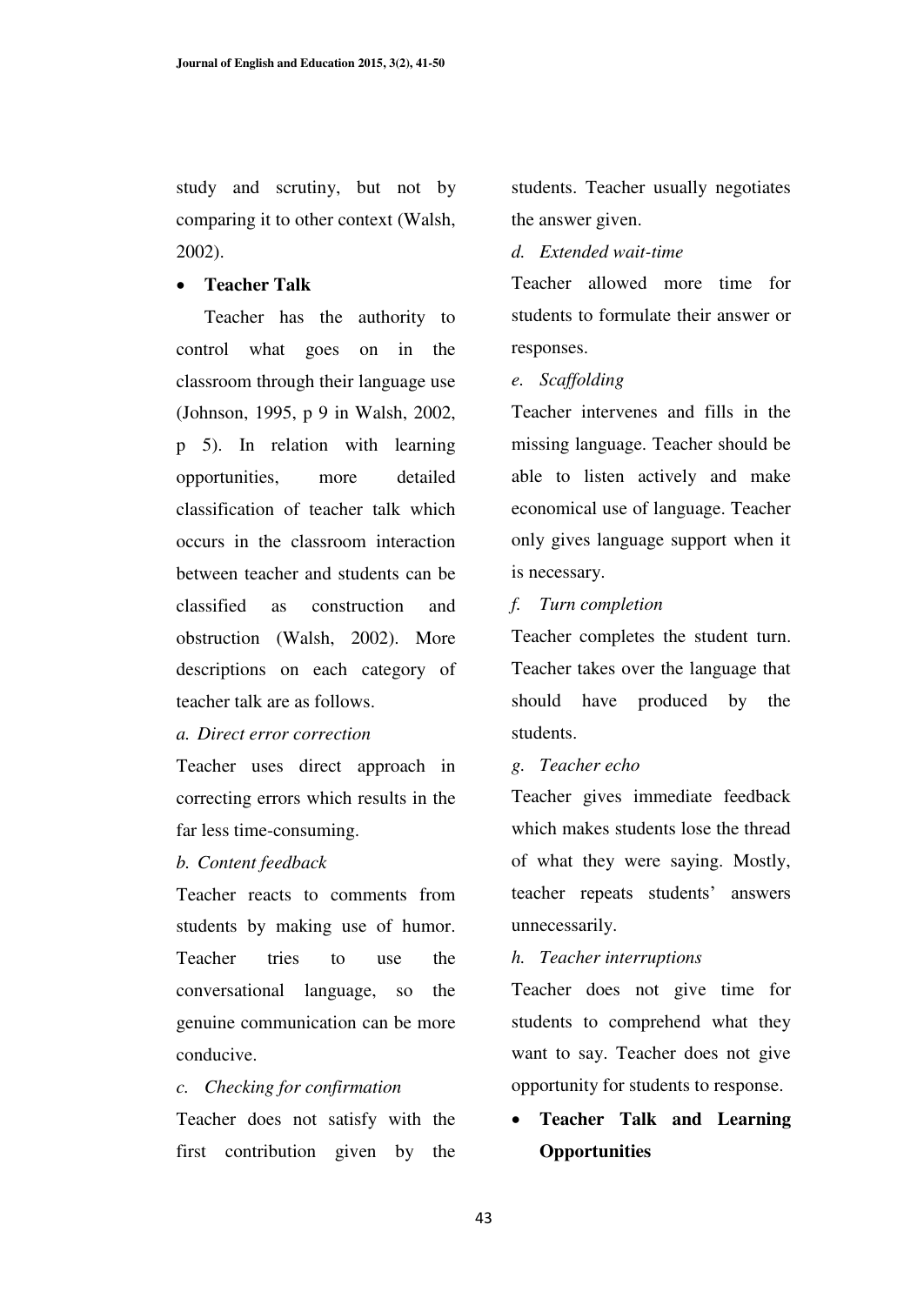In an EFL classroom, the understanding of classroom discourse as social context should focus on quality by emphasizing the important relationship between language use and pedagogic purposes (Walsh, 2002). Since the teacher talk is emphasized in terms of its quality, the teacher talk produced should be in line with the complexity of the task given. Due to the limited evidence had by learnerlearner interaction in increasing the participation in the classroom, it is very suggested to gain more of negotiation for meaning between learner and teacher (Foster, 1998 as cited in Walsh, 2002).When no negotiation for meaning happens between teacher and students, it becomes very possible for the teachers to take control the whole interaction in the classroom by themselves without giving any opportunities for students to learn. In order to keep the intertwining of teacher talk and learning goals, teacher should avoid that thing to happen in the classroom. Those two possibilities of how the relationship between teacher talk and learning opportunities is likely to occur in the real classroom language situation. Thus, teacher should pay attention more on maintaining the teacher talk so they can facilitate the learning opportunities for students.

### x **Teacher-students Relationship**

Teacher-student relationship leads to a successful learning environment through developing personal connection between student and teacher which is followed by the attempts of teacher to culturally maintain positive relationship through teacher talk. Teacher should have interactional awareness by controlling their use of language in making some strategies to enhance students' participation in the learning conversation for the improvement of cognitive ability and develop personal connection serves as the indication for social ability.

# **The Role of Teacher**

Describing the role of teacher can use metaphor: teacher as manufacturer, teacher as doctor, teacher as judge, teacher as gardener, and others (Rebecca Oxford et al., 1998 in Brown, 2001). In addition to that, there are also other roles of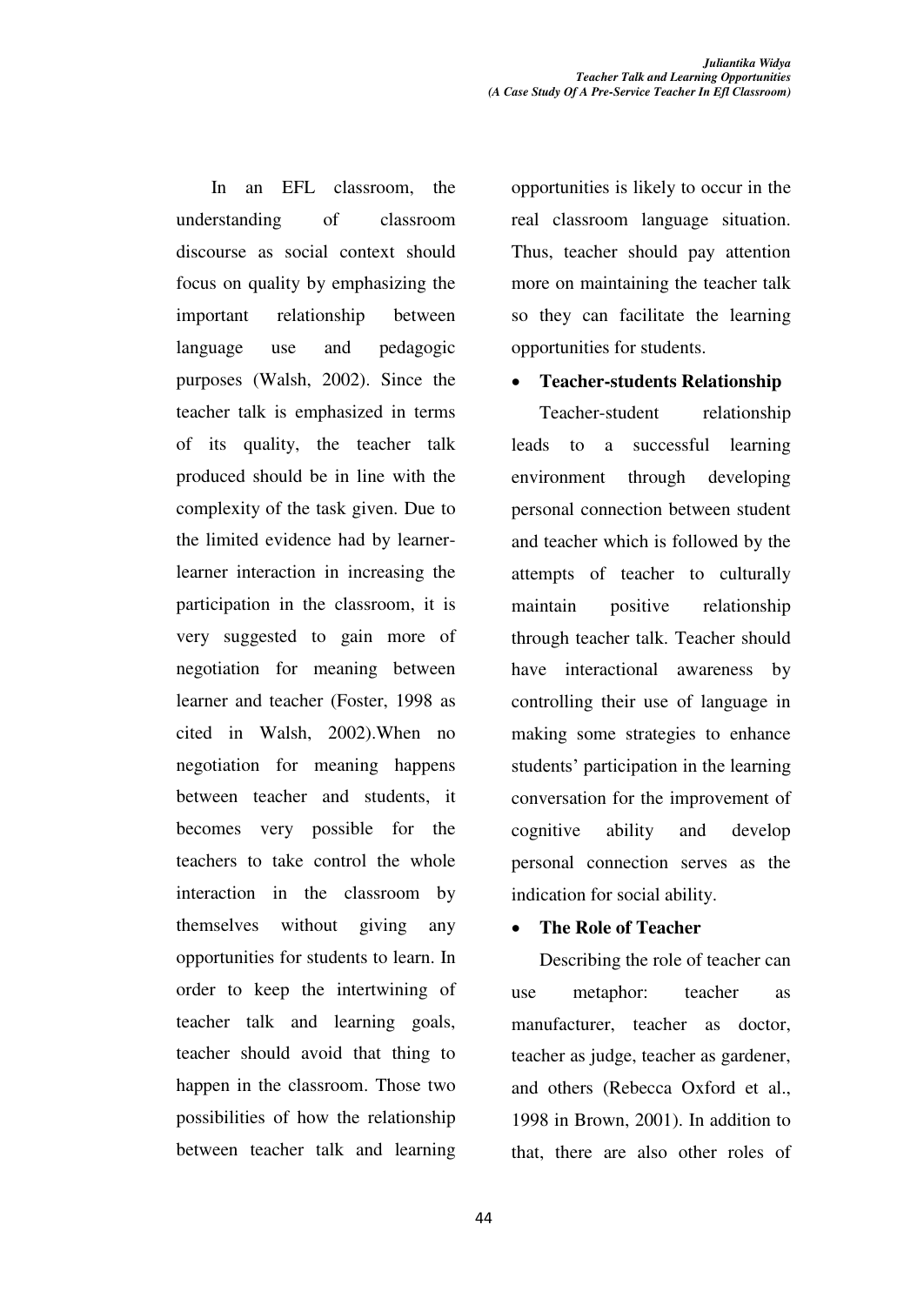teacher which are more suitable for classroom interaction such as controller, director, manager, facilitator, and resource (Brown, 2001). These roles had by teacher are significantly related to how teachers positively form their relationships with students.

### x **Classroom Management**

Another aspect in classroom interaction which is related to how the successful learning environment can be achieved is how the teachers manage the classroom called as classroom management. Not simply by arranging the lesson plan or activity or even seating arrangement, teacher should be able to control the classroom as a whole. The management of classroom conducted by teacher should cover the physical environment of the classroom, voice and body language, unplanned teaching, and teaching under adverse circumstances (Brown, 2001).

#### **Methodology**

The research employed a case study research design. It was chosen due to the phenomenon investigated in the research which focused on

analyzing teacher talk produced in the classroom.

The participant of the research was a pre-service teacher who taught English as Foreign Language in the first grade of one Junior High School in Bandung.

The instruments used to collect the data of the research were gained from classroom observation and video-taping. The data were consecutively taken in five meetings of an EFL classroom in one public junior high school in Bandung. After collecting the data, the analysis was started by transcribing the result of classroom observation which was in the form of videotapes. Having transcribed the videotapes, the teacher talk produced was analyzed by using Conversation Analysis (CA) methodology. Discovering the types of the teacher talk produced was to answer the first research question. In order to remark the second research question, the deepening analysis of framed theories and field notes taken was done to analyze the influence of teacher talk produced towards the students' learning opportunities.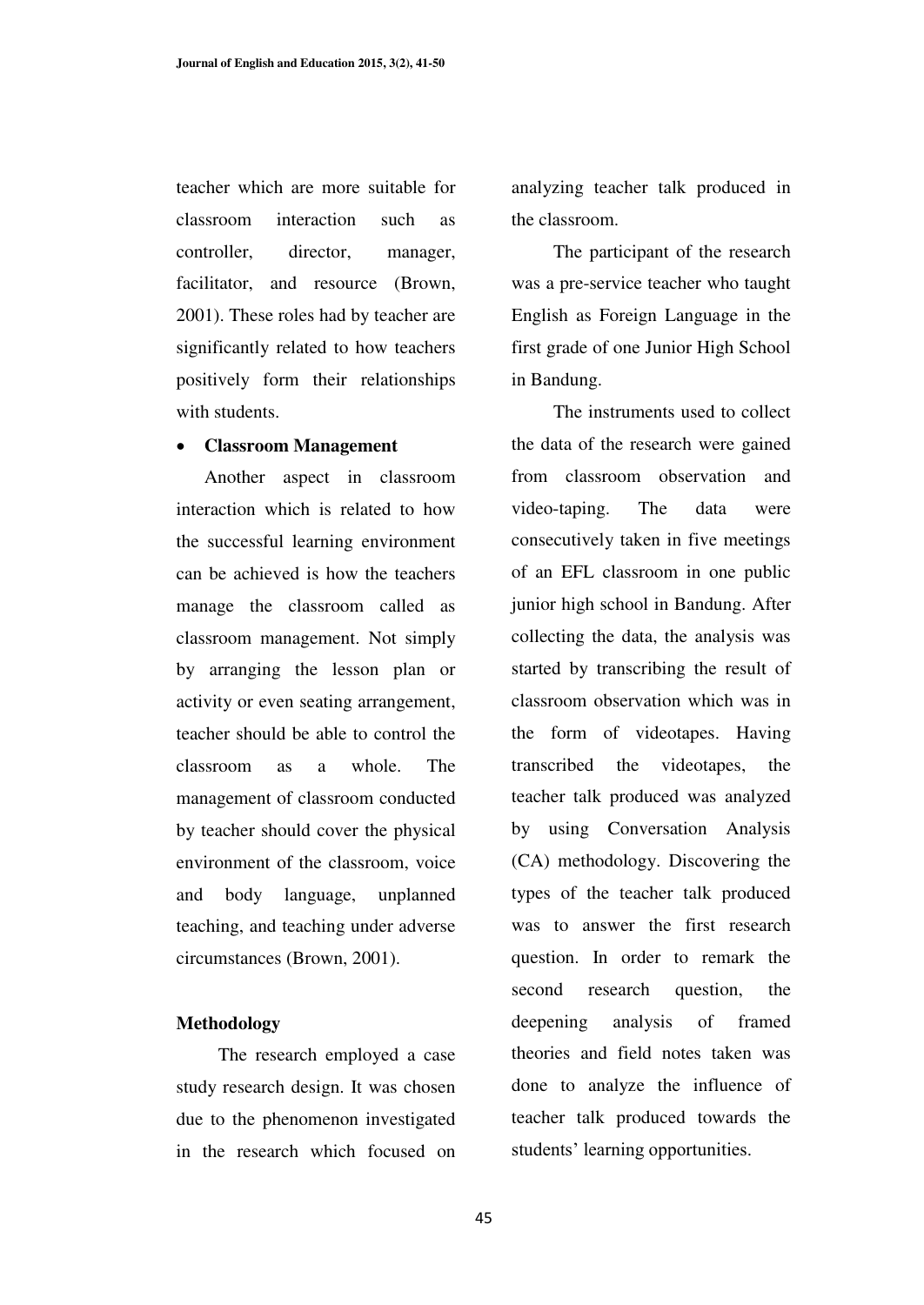# **Data Presentation and Discussions Types of Teacher Talk**

# x **Construction**

Construction type of teacher talk is defined as a positive interactional classroom feature which results in the increasing of learning opportunities for the students (Walsh 2002)

# **a. Scaffolding (50.8%)**

Scaffolding had important role in keeping the flow of interaction between the teacher and the students (Walsh, 2002). Scaffolding necessarily helps students to keep participating in the classroom interaction. For the students were still classified as young learners, producing such type of teacher talk apparently became very reasonable for the teacher. Teacher played the role as a language supporter by continuously helping students in producing the intended utterances.

# **b. Content-feedback (17.4 %)**

The visibility of teacher's intention to draw students' interest in the lesson could be read through her pattern in commenting the excruciating detail of responses uttered by students. Teacher's comments in students' utterances or responses somehow boost their willingness to participate more in the classroom interaction.

# **c. Direct-error correction (5.6%)**

By promoting the maximum economy of time allotment in correcting students' error directly, this feature succeeds to become one type of teacher talk preferred by many teachers and also students (Seedhouse 1997 cited in Walsh, 2002). Direct-error correction allows students to go on with their responses by having their errors immediately corrected by the teacher.

# **d. Checking for confirmation**   $(25.5\% )$

Not accepting students' first contributions and always seeking for clarification are the way for teacher to maximize learning opportunities for student and even encourage them to participate more (Mucumeci, 1996; Walsh, 2002). Through questioning their responses, teacher stimulates students to explore more of their comprehension.

# **e. Extended wait-time (0.7 %)**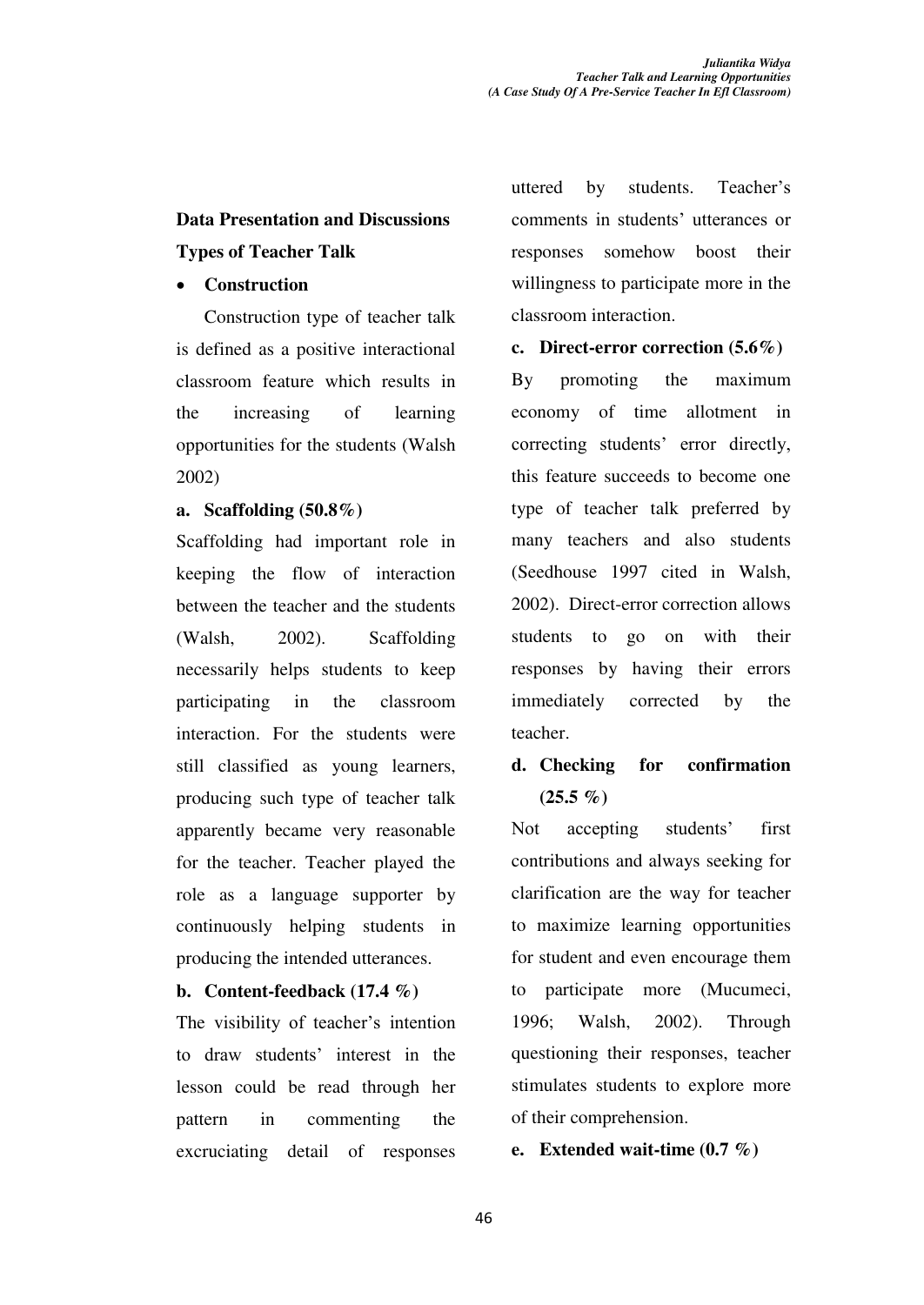Giving extra time for students to answer or respond is aimed to increase students' learning opportunities so they can process longer which results in better outcomes (Nunan, 1991 cited in Walsh, 2002). Teacher provides space for students to formulate more comprehensive answers or responses by giving the more time to deal with questions given.

# **•** Obstruction

Types of teacher talk belonged to obstruction have role in neglecting students' learning opportunities. This obstruction feature interrupts the interaction and gives no opportunity for students to participate more in the learning process.

#### **a. Teacher echo (36.7%)**

Repeating students' answer or response during a classroom interaction can disrupt the flow of classroom interaction (Walsh, 2002). Apparently, the use of echo can become a habit in the classroom without any significant function which can lead to an excessive teacher-students interaction (Walsh, 2006).

#### **b. Teacher interruptions (46.6%)**

Teacher who has mistakenly the timing can limit the students' learning opportunities and even cause them to stop participating. Students' unwillingness to participate can lead to the failure of learning process.

# **c. Turn completion (16.7%)**

Teacher's intention to smooth over discussion by completing the students' answers or responses even when it is not necessary will end up in limiting the students to involve in the discussion itself.

x **The Influence of Teacher Talk towards Students' Learning Opportunities from Classroom Management Analysis** 

 Fulfilling role as a controller, taking care of the classroom, and being prepared for any possible situation of teaching are the formulation that would lead teacher to successfully done the classroom management part of teaching. The significance coming from the success in managing the classroom comes to the possibility of teacher to create more learning opportunities for the students. The conducted research showed how teacher could deal with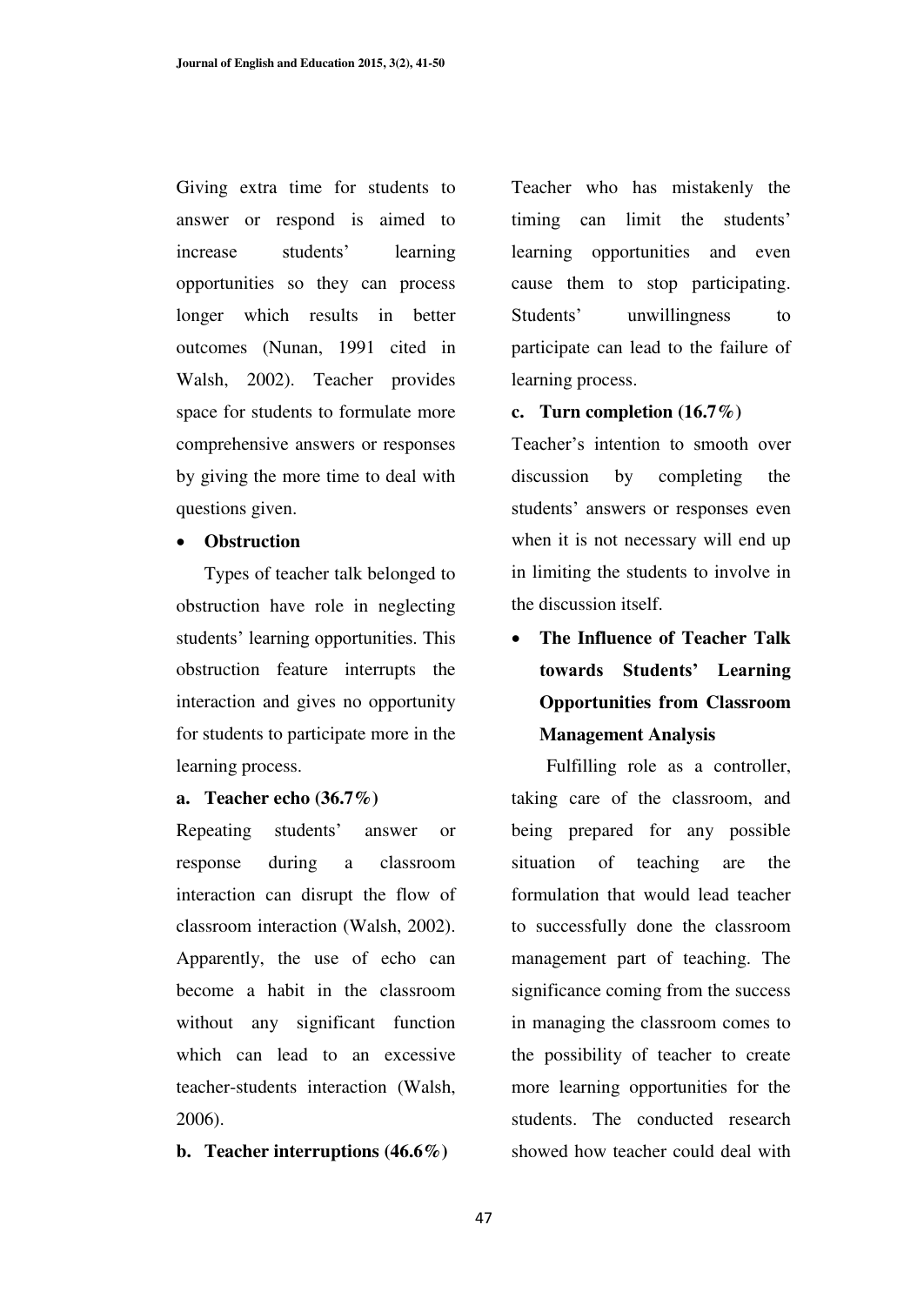the unplanned teaching situation where the learning media provided for the lesson did not work. Teacher changed the media by using her voice to continue the listening activities so students' learning process kept going on. This finding proves how teacher's ability to manage the classroom in any situations leads the teacher to not neglect the students' learning opportunities.

x **The Influence of Teacher Talk**  towards Students' Learning **Opportunities from Teacher-Students Relationship Analysis** 

A good and supportive personal relationship between teacher and students is essential to make a successful learning environment (Hamre&Pianta, p.49). In line with that theory, the conducted research had proven that it worked very well in maintaining the classroom interaction. Having known that the students and teacher were having good personal relationship, it made sense why the students were able to show such high interest in joining the lesson. The good relationship between teacher and students

resulted in how the students did not feel shy to express what they felt during the lesson. They felt free to give comments or response during the interaction in the classroom. It made the teacher had no difficult time to gain students' interests to participate in the learning activities. Some students were even willing to participate voluntarily without being asked by the teacher. This kind of learning environment somehow leads students to have more learning opportunities which can result in better leaning outcomes.

# **Conclusions**

 Both construction and obstruction type of teacher talk occured during the conducted research. Even the number of occurrence was not significant, obstruction type of teacher talk such as teacher echo was found in the transcription analysis. In spite of that, the overall teacher talk classification showed that the construction type was the most frequent of the teacher talk produced. Scaffolding was dominating the result. By producing this positive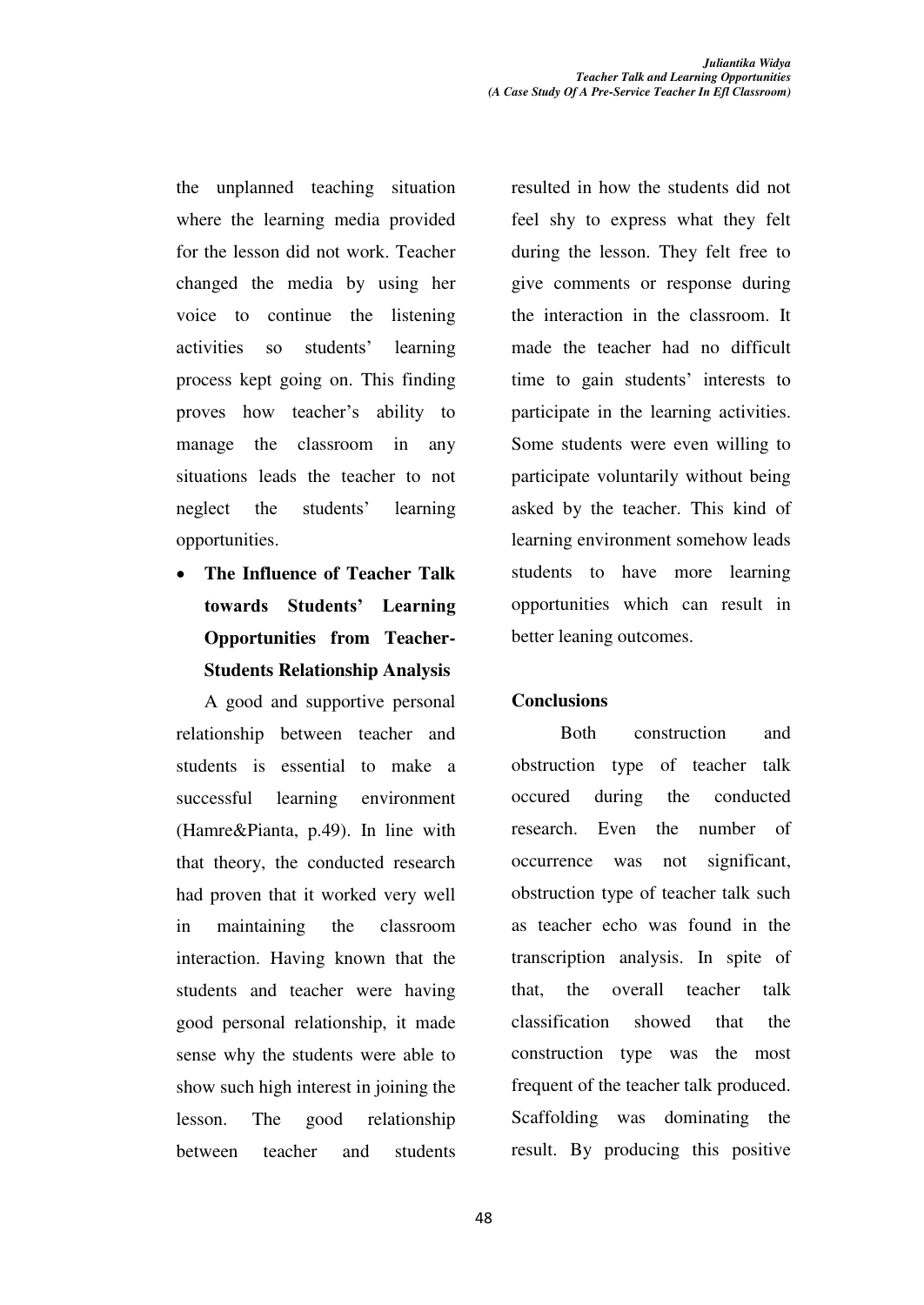feature of teacher talk, teacher succeeded to maintain the flow of interaction in the classroom by creating learning opportunities for students.

 Through the field notes taken during classroom observation, the teacher managed to show her ability in managing the classroom and developing a good relationship with the students. The three combinations of producing a constructive teacher talk, managing the classroom as a whole, and developing a good and supportive relationship with the teacher becomes the way for the teacher and students to have a good learning environment. Having a good environment of learning leads students to have more opportunities to learn which will have a good impact on their learning achievements.

# **References**

- Brown, H. D. (2001). *Teaching by Principles: An Interactive Approach to Language Pedagogy*. 2<sup>nd</sup>edn. New York: Pearson Education.
- Burns, A., Joyce, H., Gollin, S. (1996). *I See What You Mean: Using Spoken Discourse in the Classroom: A Handbook for*

*Teachers*. National Centre for English Language Teaching and Research: Macquarie University.

- Clarke, M. (2008). Language Teacher Identities: Coconstructing Discourse and Community. England: Multilingual Matters.
- Creswell, J. W. (2012). *Educational Research: Planning, Conducting and Evaluating Quantitative and Qualitative Research.* 4<sup>th</sup>edn. Lincoln: Pearson.
- Cullen, R. (1998). Teacher Talk and the Classroom Context. *ELT Journal*, 52(3), 179-187.
- Cullen, R. (2002). Supportive teacher talk: The importance of the Fmove. ELT Journal, 56(2), pp117-127
- Emilia, E. (2005).A *critical genrebased approach in teaching academic writing in a tertiary EFL context in Indonesia. Master Dissertation*. Melbourne: The University of Melbourne.
- Hamre, B. K., &Pianta, R. C. (2006). "Student-Teacher Relationships." In Children's Needs III: Development, prevention and intervention, Ed. G. Bear and Kathleen M. Minke. National Association of School Psychologist, Bethesda, MD.
- Heritage, J. (1997). Conversation analysis and institutional talk: analyzing data. In David Silverman (Ed.). Qualitative research: Theory, method and practice (pp161-182). Sage: London.